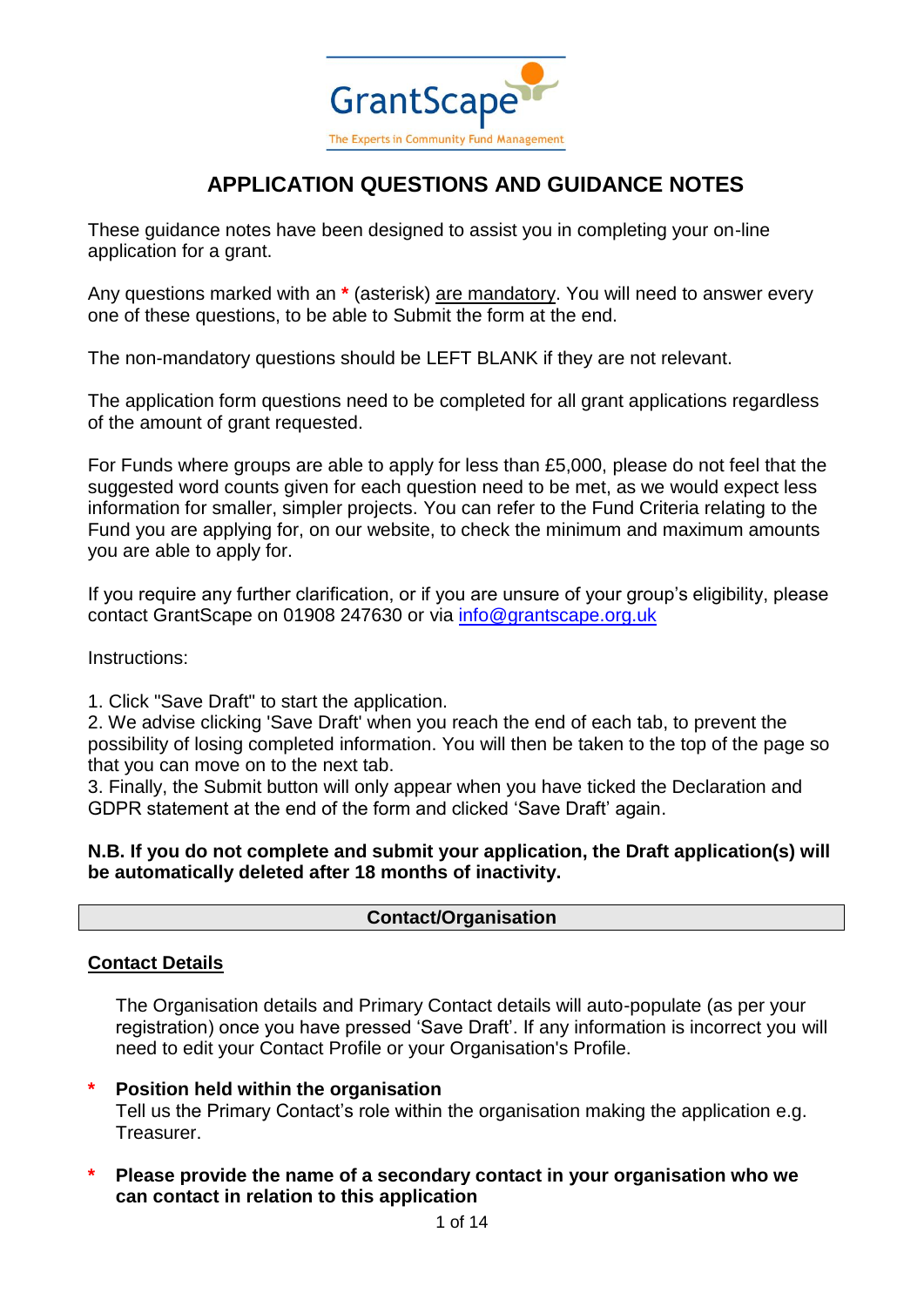You must provide the title, first name, last name, contact e-mail and daytime telephone number for an alternative contact, within the organisation submitting the application, who can be contacted regarding the application. Where possible, please use a different email and telephone number to those provided for the Primary Contact as these will be used in the event that we have been unable to contact the Primary Contact.

### **Organisation Information**

#### **Website Address**

*Please leave this completely blank if it is not applicable.*

This is the website address of the organisation making the application, or the website address for the project if there is one.

### **\* In what year was your organisation formed?**

This should be the year when your organisation was first constituted, or the year your section was formed if you are part of a larger organisation. The year should be entered in the format of a four-digit number (e.g. 2005).

### **\* How many people do you have in your organisation?**

This is the total number of trustees, committee members or employees. Please do not include the number of members or volunteers connected to your organisation. We ask this question to better understand the governance within your organisation.

### **\* Please describe the purpose of your organisation and what it does**

Please provide a brief overview of your group's aims, objectives and activities. It is useful for us to know how the project you are planning to deliver fits with your organisation's goals.

You should not enter more than 100 words in answer to this question.

# **\* Tell us about the environmental sustainability of your organisation and any measures you are taking to reduce carbon emissions**

Your answer should relate to your organisation's general operations. There is a specific question relating to the environmental impact of the project you are applying for, later in the application form.

You should not enter more than 75 words in answer to this question.

- **\* What was your organisation's total income in its most recent financial year?** Please provide a figure for the total income received from all sources by your organisation in its most recent financial year. This should refer only to your section if you are part of a larger organisation. Please do not worry if you are a new organisation and do not yet have any accounts or financial information, just leave it as £0.
- **\* What was your organisation's total expenditure in its most recent financial year?** Please provide a figure for the total of all amounts spent by your organisation in its most recent financial year. This should refer only to your section if you are part of a larger organisation. Please do not worry if you are a new organisation and do not yet have any accounts or financial information, just leave it as £0.
- **\* How much money does your organisation presently have in free cash reserves?**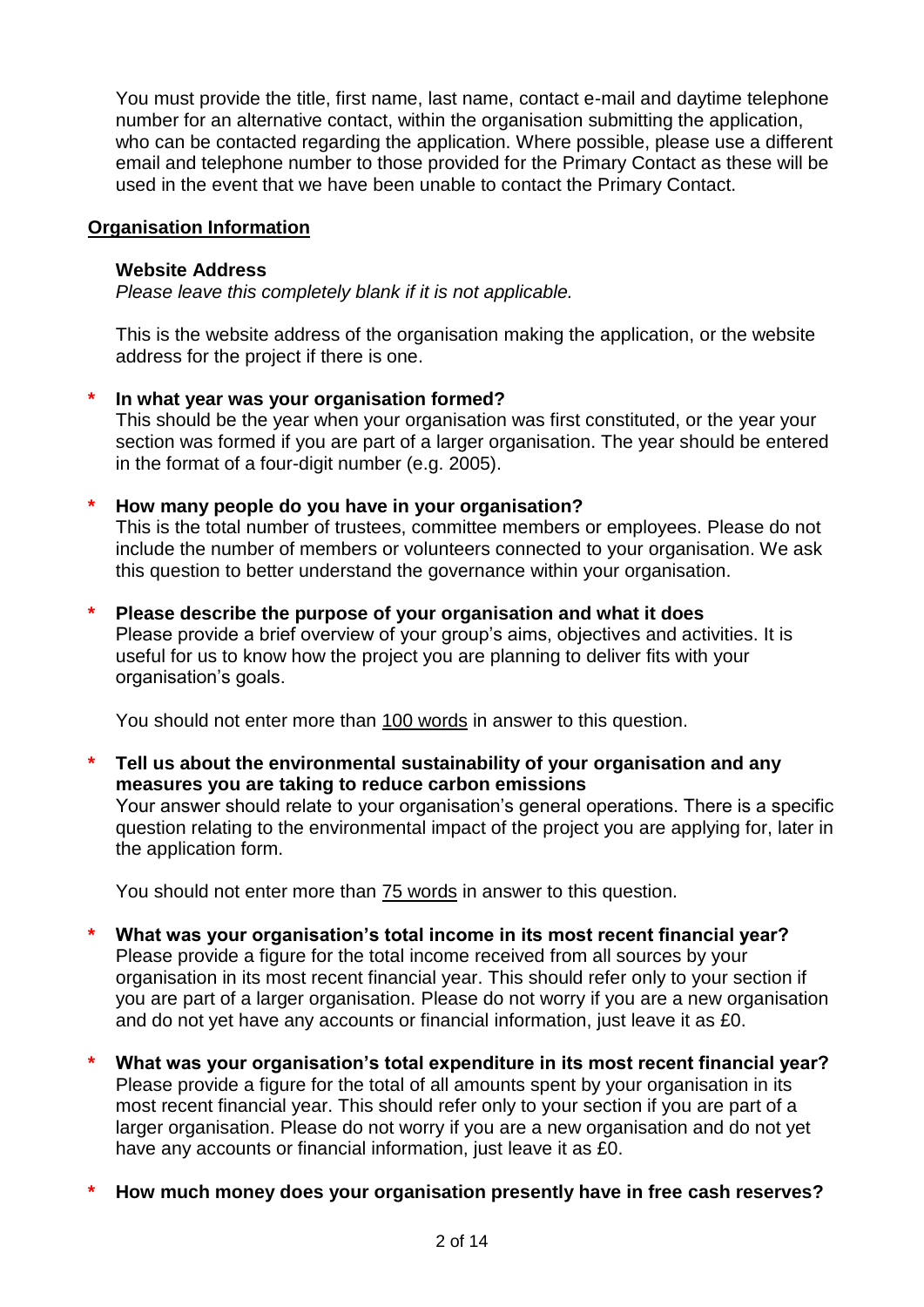Please provide a figure for the current free (unrestricted) cash reserves held by your organisation. Ensure that you exclude any monies that have been received from other funders for other projects. The figure should refer only to your section if you are part of a larger organisation. If your application is successful, we may ask you to confirm this figure.

### **If you have free cash reserves above the amount you are applying for, tell us why you need the grant**

*Please leave this completely blank if it is not applicable.*

Competition for grants is always high with demand exceeding the monies available. If your organisation has free cash reserves which could cover the amount you are requesting in grant support, please explain why you will not be covering the cost from your reserves. You may for example be 'saving' for a future project or require a minimum amount in your free reserves due to a stipulation in your constitution.

You should not enter more than 50 words in answer to this question.

### **\* Is your organisation able to recover VAT?**

Let us know if your organisation is VAT registered or will otherwise be able to recover the VAT element of any project costs. If your organisation can recover VAT you should not include any VAT in your project costings.

### **If you have any additional comments on your financial information answers please provide them here**

*Please leave this completely blank if it is not applicable.*

If you feel your answers do not provide a clear and accurate representation of your organisation's current finances, please clarify any anomalies. For example your free cash reserves may be lower or higher than would be expected and you may wish to explain the circumstances. Or the income and expenditure figures may indicate an annual deficit which is not usual for your organisation but due to a specific reason.

You should not enter more than 100 words in answer to this question.

### **Project Details**

### **\* Provide the project title**

The project title should include both the nature and location of the project. Please do not use acronyms or project titles which, out of context, do not clearly reflect your application.

Example: Central Park, Oxford – New Playground Provision

You should not enter more than 10 words in answer to this question.

### **\* What is the project's anticipated start date?**

This should be the expected start date for your project if your grant application is successful. You should allow at least 1 month from our final decision date to the project start date, to allow for the administrative requirements of the grant. The decision dates for each funding round can be found on GrantScape's website. If you are awarded a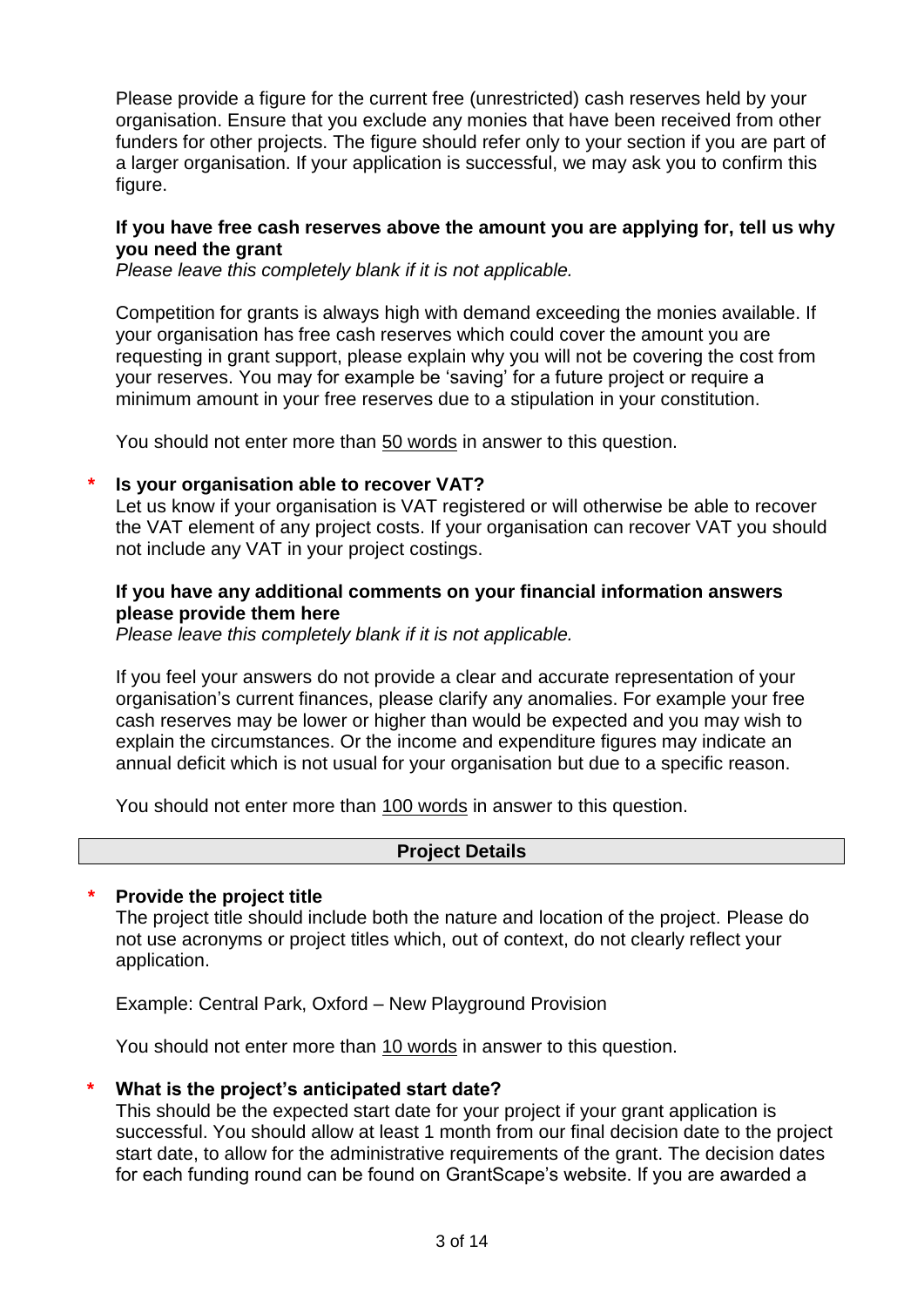grant, you should not start work on your project until a formal grant Contract is in place, or the grant will be withdrawn.

### **\* What is the project's anticipated completion date?**

This should be the expected completion date for your project if your grant application is successful. You should check the funding criteria to ascertain if there are any limits on the length of projects that are eligible to be funded.

#### **\* Describe the project that you wish to use this grant for**

The project description should include an outline of the entire project, including the parts of the project that others will be funding. It should enable us to visualise what your group is trying to achieve.

#### Example 1:

The existing playground equipment in Central Park will be removed. Ground preparation works will be undertaken and new safety surfacing will be installed. Six pieces of new play equipment for 6-15 year olds will be purchased and installed at the site. The area will be fenced, 3 benches and 5 litter bins will be installed and 10 trees will be planted.

#### Example 2:

A part-time trainer will be employed for a period of 12 months to deliver basic computer skills training courses to the general public (from 11 years) in the Oxford area. Courses will be held at 10 primary schools. Each location will receive a 1 hour session each week. Each course can be attended by a maximum of 25 individuals and places will be allocated on a first come first served basis. Courses will last for approximately 8 weeks plus examination (a school term) and therefore each location can accommodate 3 courses over the 12 month period. Total people to receive training = 750. Project costs include the Youth worker salary, travel costs, advertisement costs, course materials and accreditation.

You should not enter more than 150 words in answer to this question.

### **\* Are any consents and/or permissions required for the project to proceed?**

#### **If yes –**

### **What consents and/or permissions are required? Are these in place? If they haven't yet been received, by when do you expect to hear?**

We need to know whether any consents and/or permissions are required in order for your project to proceed. If any consents and/or permissions are required, please tell us whether they have been granted. If they haven't yet been granted, by when do you expect to hear?

Examples could include:

- Planning permission / building regulations approval
- Listed building consent if a listed building / structure is involved
- Faculty / relevant consent for the project if a church or other religious building is involved
- Environment Agency consent
- Consent from the owner of the project site if this is not your organisation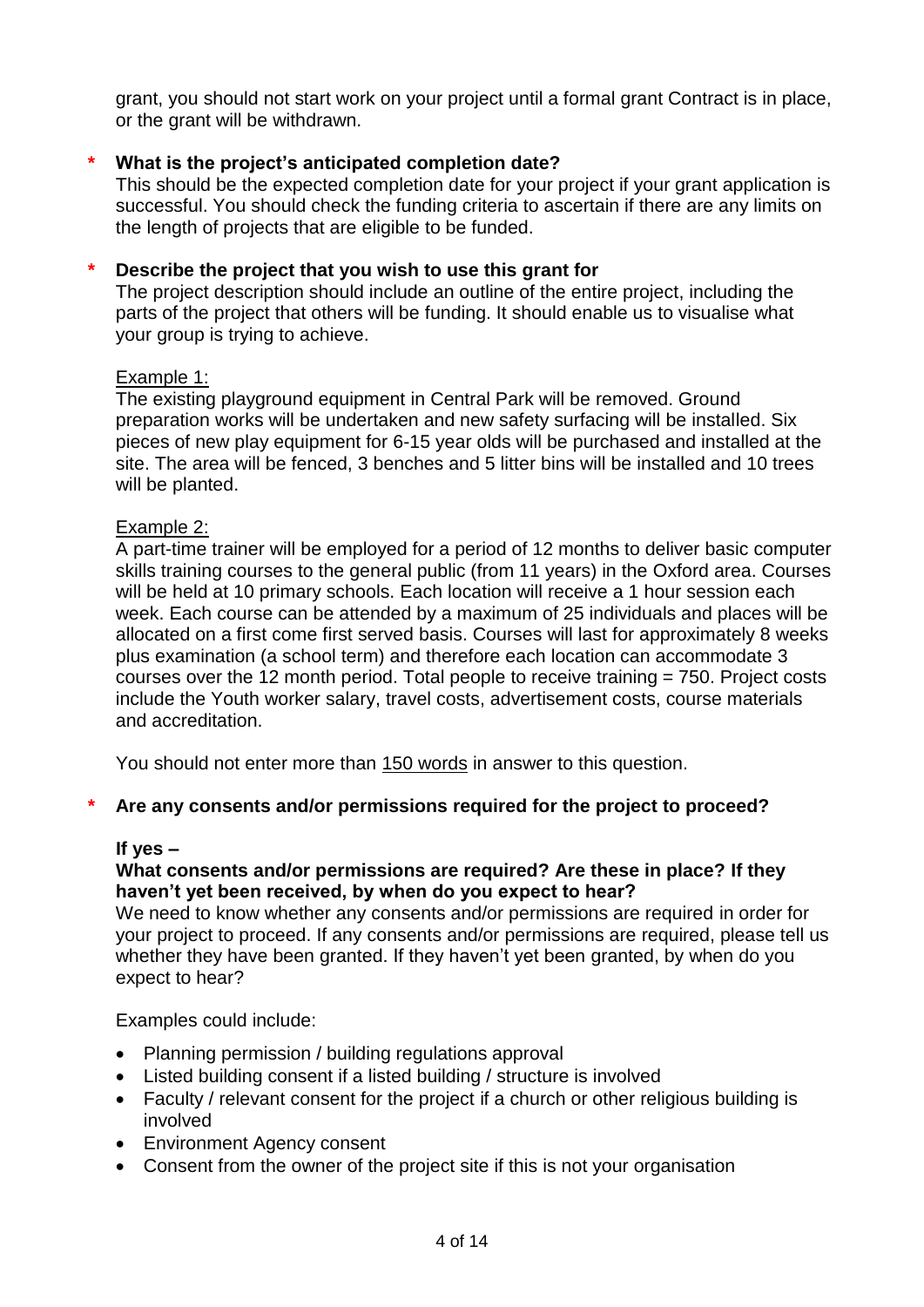You should not enter more than 100 words in answer to this question.

# **\* In which local authority area is your project located?**

If your project covers more than one local authority area, please list all the areas to be covered.

# **\* Provide the project location address (excluding the postcode)**

*Please enter on a single line, using commas, as follows:* Address Line 1, Address Line 2, Address Line 3, Address Line 4,

This is the address(es) of where the project will take place. If the project is to provide a service, please specify which area/s the service will benefit. Please ensure you read the specific criteria for the Fund to ensure your project is located within the benefit area. For most Funds a map showing the specific area covered is also provided on GrantScape's website.

### **\* Provide the full project location postcode**

If the project site does not have its own postcode, please provide the nearest one. If the project is to provide a service, please specify which postcode area/s the service will benefit.

**\* Who owns and operates the building or land where the project will take place?** If the building or land is owned and operated by different organisations, we need details of all parties. Please clearly state which organisation owns the building or land, and which operates it and any legal agreements that exist between the organisations. Include details of length of lease / agreements etc.

You should not enter more than 50 words in answer to this question.

# **If the operator of the amenity is different to the owner of the site is there currently or will there be a lease or management agreement in place?**

# **If yes –**

### **Please confirm the date the agreement was signed and the length of the agreement here.**

If the current agreement has expired, please confirm when a new agreement will be in place and how long the agreement will cover.

You should not enter more than 50 words in answer to this question.

### **If no –**

# **Please explain why there is no formal agreement in place.**

This may be that your agreement has recently expired and you are currently negotiating a new agreement. In that scenario please confirm when a new agreement will be in place and how long the agreement will cover.

If there is no agreement and use of the amenity by your group has been historically allowed on a verbal agreement basis only, please provide extra details such as how long your group has had use of the amenity, why a formal agreement has never been deemed necessary.

You should not enter more than 50 words in answer to this question.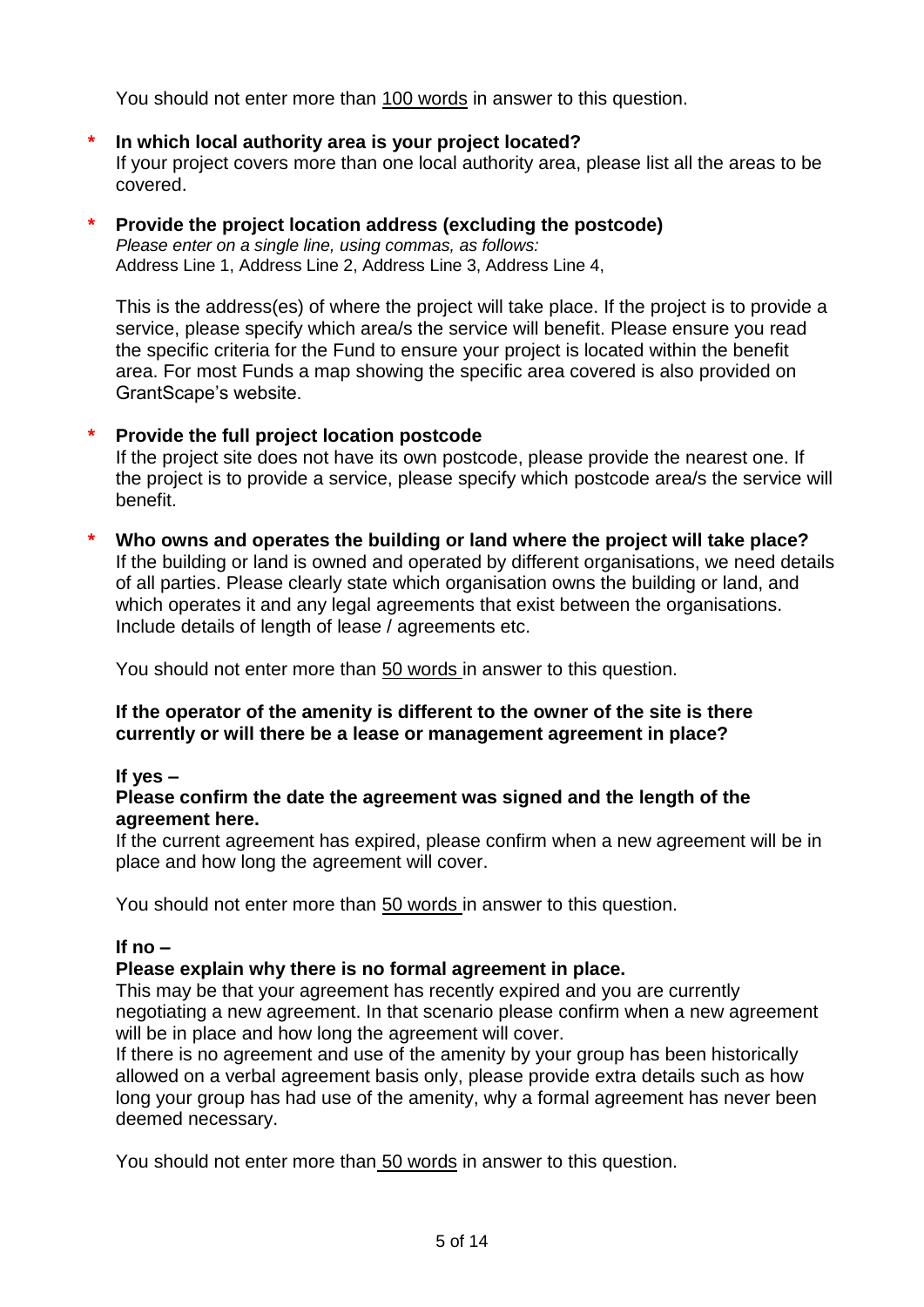### **For capital projects, who will be responsible for maintaining the project following its completion, and what will this involve?**

*Please leave this completely blank if it is not applicable.*

A capital project is defined as a project to acquire or upgrade fixed and physical assets, such as buildings and equipment. Examples could be procuring new sports equipment for a club or installing a new kitchen in a village hall. It is not staff or running costs.

Firstly: please give the name of the organisation that has agreed to take on the responsibility for future maintenance. It is likely that this will be your organisation.

Secondly: ensuring that there will be satisfactory arrangements in place for the project's maintenance is an important factor in our grant assessment process. You therefore need to tell us here about how the project will continue to be maintained in the future.

You should not enter more than 100 words in answer to this question.

#### **For revenue or service based projects, please tell us about what will happen at the end of the project once our grant comes to an end?** *Please leave this completely blank if it is not applicable.*

The legacy value of your project is important to us. This could include its role as a source of inspiration for others in the future.

If you intend to continue your project after the funding period has finished, describe:

- Who will be responsible and what will this involve?
- How you plan to fund this?

If your project will not continue after the funding period has finished, describe:

- Why not?
- How the results or outcomes of your project can be shared and serve as a future source of inspiration to others?

You should not enter more than 100 words in answer to this question.

- **\* How many volunteers in total are expected to help in the project's delivery?** Please provide a best estimate of the number of volunteers who will be directly involved in delivering this particular project only and not including other volunteers who may be involved in your organisation but who will not be directly involved.
- *\** **Tell us when and how people will be able to access the project site or use the service and how will you encourage this?**

It is important that as many people as possible will benefit from the grant. If your project involves a public amenity please tell us when it is available and when it is currently in regular use. If your project involves a service, please tell us how often this will be available, for example the number of sessions / days each week or hours each day, whichever is most appropriate for your project.

You should not enter more than 50 words in answer to this question.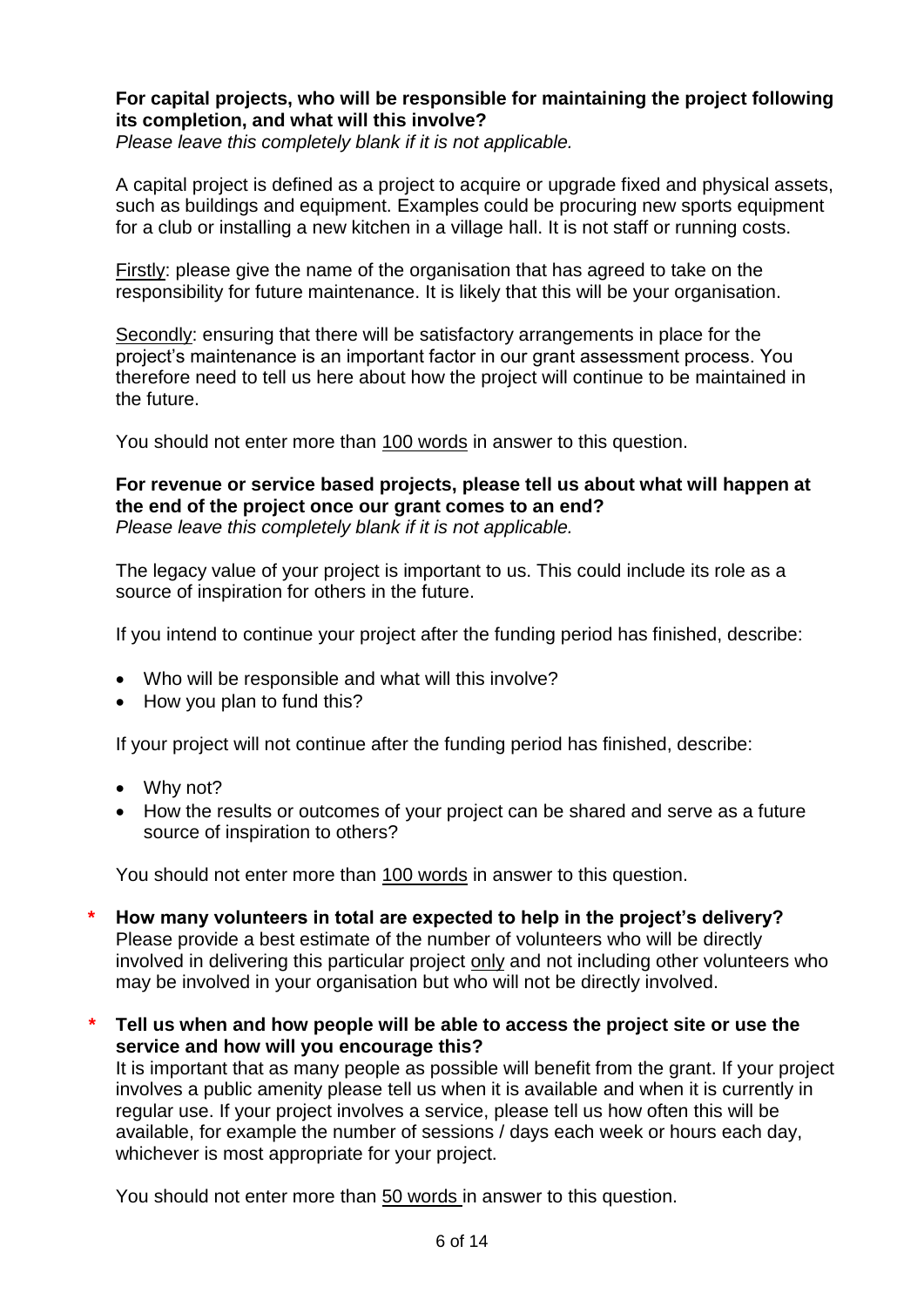**\* Tell us if there will be a charge to access the project site or use the service and how much this will be?**

If the charging structure will vary for different types of use/visitor, please ensure that you provide full details here. Charges may, for example, be made for entrance to the amenity, or for people's use of it (hourly or session rates). There may be a charge to access the service you are providing which may be a fixed rate for a course or a pay as you go rate. You may have an annual membership fee to join your group or use your service.

You should not enter more than 50 words in answer to this question.

### **Financial Information**

### **\* What is the total project cost?**

This should be the total cost of the project, including parts of it that others will be funding. Please use net cost figures if your organisation is able to reclaim VAT or if the VAT is not payable for any reason, and gross cost figures if you are unable to reclaim VAT. You should also include any in-kind contributions to the total project cost figure to give a full account of the whole scheme.

### **\* How much money are you applying to GrantScape for?**

The figure should be between the amounts specified in the criteria for the Fund.

**\* How much funding will your organisation be providing towards the total project cost?**

This should be the total amount that your organisation will be providing for the project in **CASH** and should not include any in-kind contributions your organisation may be making. In-kind contributions can be shown later in the application.

The figure should also not include any monies already secured from other sources which has already been received by you. Secured funding from other sources can be shown later in the application.

The figure should also not include any monies you may have requested from other sources where you are waiting to hear if these have been secured. Pending funding from other sources can be shown later in the application.

### **Complete the table to give us a breakdown of all costs relating to the project**

Once you have selected 'Save Draft' you will be able to select the 'Add Costs' button. A new window will open where you can add all project costs. Remember to 'Save' before closing.

If your organisation can reclaim VAT or if the VAT is not payable for any reason, please show net costs. Otherwise, use the gross amounts.

Please include any in-kind contributions in the cost breakdown.

The 'total cost' column should total the figure provided in question "What is the total project cost?". The 'requested' column should total the figure provided in question "How much money are you applying to GrantScape for?".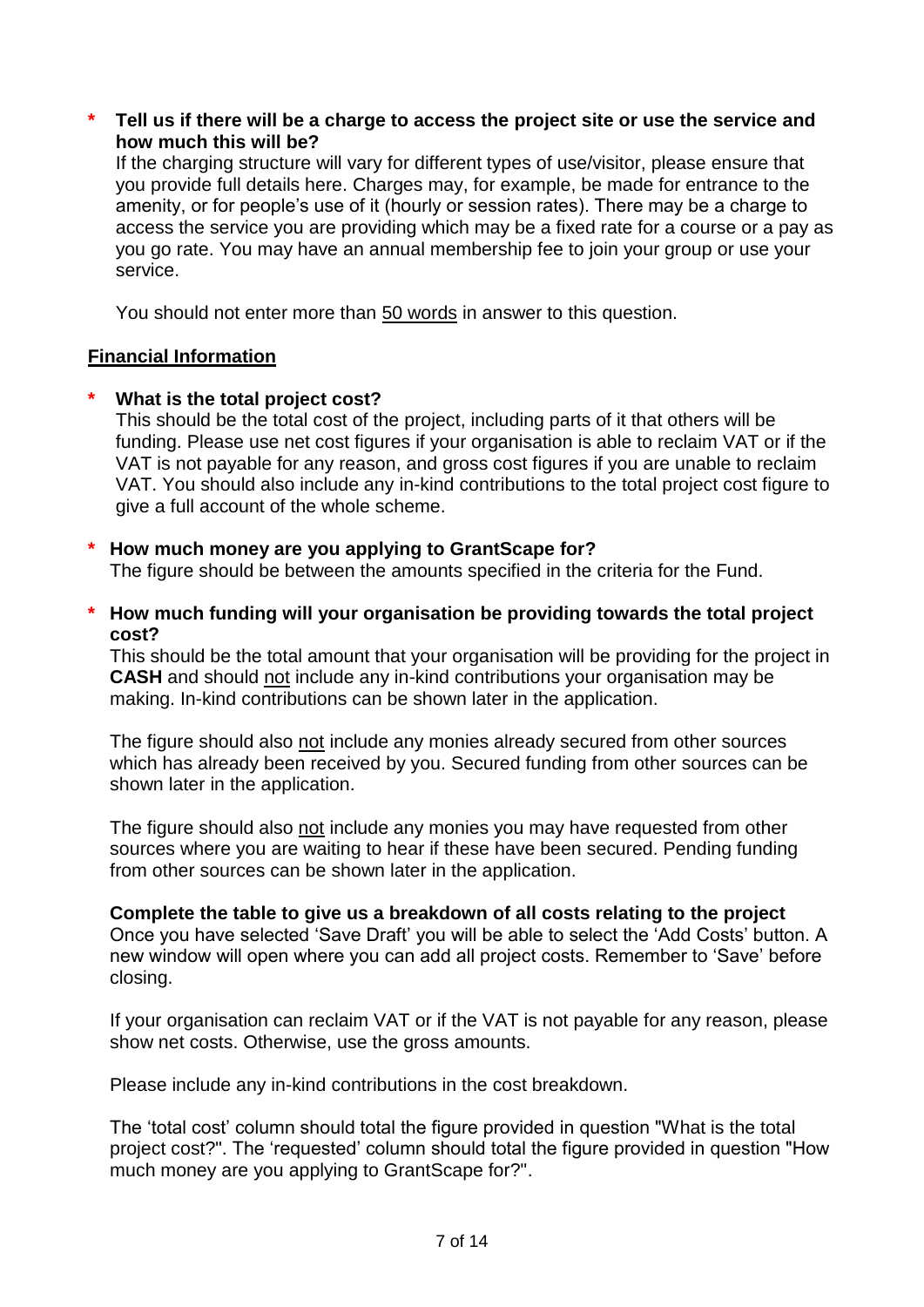Note – If your application is successful we will require you to provide 3 comparable quotes for any items of capital expenditure / contractor works above £5,000 (2 comparable quotes for expenditure above £1,000). The only exception will be if the works are of a genuinely specialist nature. These are not required with your application and will be requested if a grant award is made.

To help you complete the table, follow the more relevant of the two examples below. The numbers used are purely for illustration.

| <b>Item/activity</b>  | <b>Requested</b><br><b>Amount</b> | <b>Total Amount</b> |
|-----------------------|-----------------------------------|---------------------|
| Architects' drawings  | 250                               | 250                 |
| <b>Building works</b> | 3,000                             | 5,000               |
| Internal flooring     | 500                               | 2,000               |
| New kitchen equipment |                                   | 5,000               |
| Tables and chairs     |                                   | 2,000               |
| <b>TOTAL</b>          | 3,750                             | 14,250              |

#### Example 1: Development of a community hall

#### Example 2: Service-based project

| <b>Item/activity</b>         | <b>Requested</b><br><b>Amount</b> | <b>Total Amount</b> |
|------------------------------|-----------------------------------|---------------------|
| Staff costs                  | 2,000                             | 2,000               |
| <b>Promotional materials</b> | 500                               | 500                 |
| Overheads                    | 500                               | 1000                |
| Volunteer expenses           | 100                               | 200                 |
| <b>TOTAL</b>                 | 3,100                             | 3,700               |

If your project will cover more than one year it is useful if you can show in which year the expenditure will occur. For example you could put Year 1 Staff costs on one line in the table and Year 2 staff costs as a separate line.

#### Example 3: Nature conservation project

| <b>Item/activity</b>                  | <b>Requested</b><br><b>Amount</b> | <b>Total Amount</b> |
|---------------------------------------|-----------------------------------|---------------------|
| Habitat works - contractor costs      | 10,000                            | 12,000              |
| Direct staff costs (on-site)          | 3,000                             | 5,750               |
| Volunteer costs - travel and training | 750                               | 750                 |
| Tools and equipment                   | 1,150                             | 1,500               |
| Project management and overheads      | 600                               | 1000                |
| 4 Interpretation boards               | 1,000                             | 2,000               |
| <b>TOTAL</b>                          | 16,500                            | 23,000              |

**Complete the three tables to show any grants you have already secured from other funders for the project, any grants you have requested from other funders for the project where you are still waiting to hear from them, and finally any inkind contributions. Please only include details relating to the costs you have listed in the 'Project Costs' table above. Providing information relating to grants /**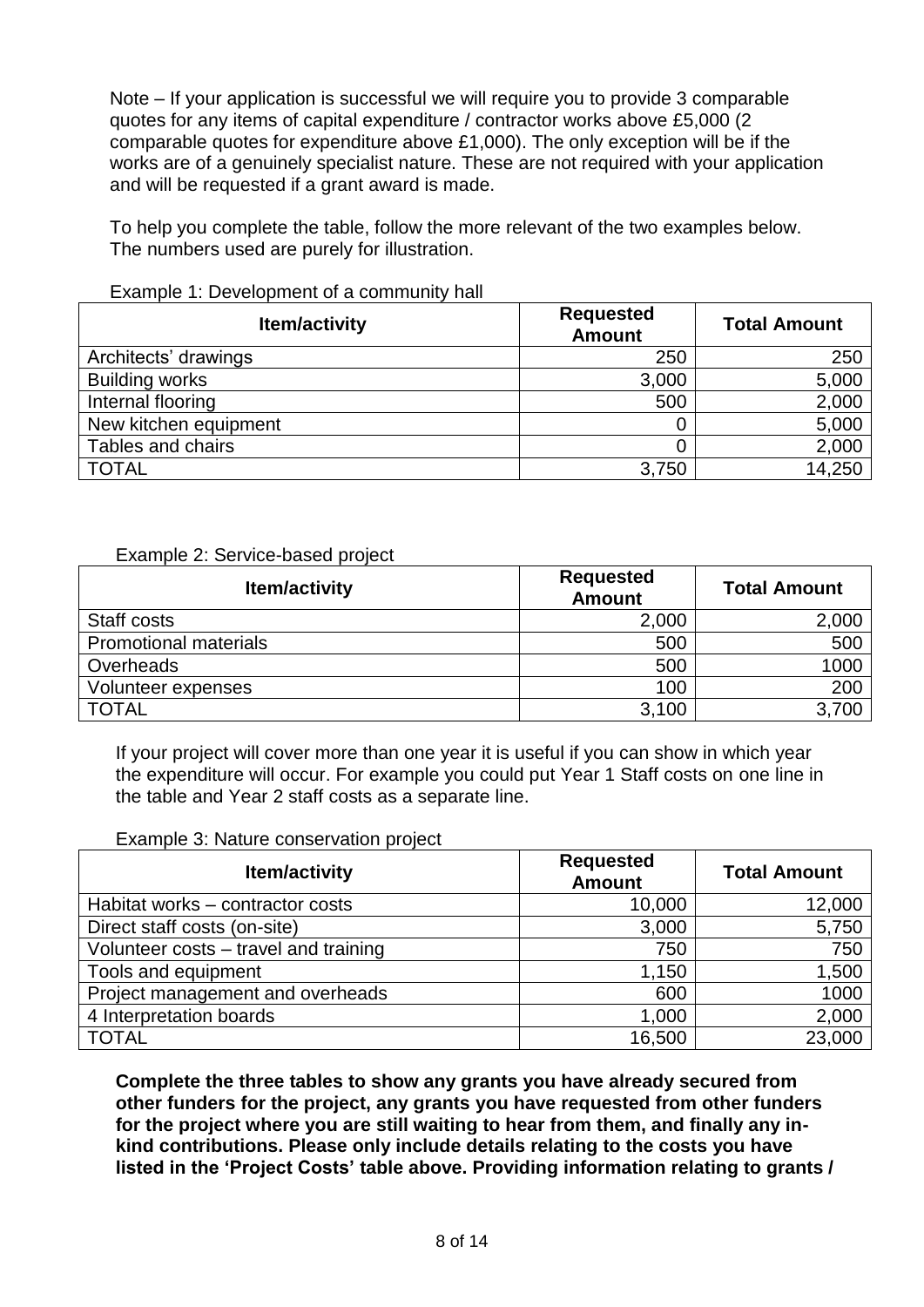### **in-kind contributions for other projects / costs could make your project look over-funded.**

Once you have selected 'Save Draft' you will be able to select the 'Add Funding Information' button. A new window will open where you can add all project costs. Remember to 'Save' before closing.

### Previously Secured Grants:

Please refer to the specific criteria for the Fund to see if match funding is required or may benefit your application. Please list all the funders who have confirmed that they will provide grants for your project. Detail the amount(s) that they have approved and the date(s) on which the funding was awarded.

We need to know about any conditions relating to grants already awarded by other funders for the project. In particular:

- Are there any deadlines by which the grants must be used?
- Are the grants only available for certain elements of the project?

Please only include details relating to the costs you have listed in the 'Project Costs' table. Providing information relating to previously secured grants for other projects / costs could make your project look over-funded.

### Requested Grants:

Please list all the funders to whom you have applied for grants for your project. Detail the amount(s) that you have applied for and the date(s) by when you expect to have a funding decision.

We need to know about any conditions relating to grants requested from other funders for the project. In particular:

- Are there any deadlines by which the grants must be used?
- Are the grants only available for certain elements of the project?

Please only include details relating to the costs you have listed in the 'Project Costs' table. Providing information relating to requested grants for other projects / costs could make your project look over-funded.

### In-kind Contribution(s)

In-kind contributions are where materials, equipment or peoples time and skills are donated to the project at no actual "cash" cost to the project. These contributions can be made either by the applicant organisation or by other organisations, individuals or businesses.

Please read carefully the specific criteria for the fund you are applying to. Not all Funds will allow in-kind contributions as a way of meeting the match funding criteria.

In-kind contributions must offset items from the list of project costs.

Include in your answer the name of the donor, what they will provide and the value. If the donation has not yet been secured you should note it as an expected contribution within the text and add when you expect this to be confirmed.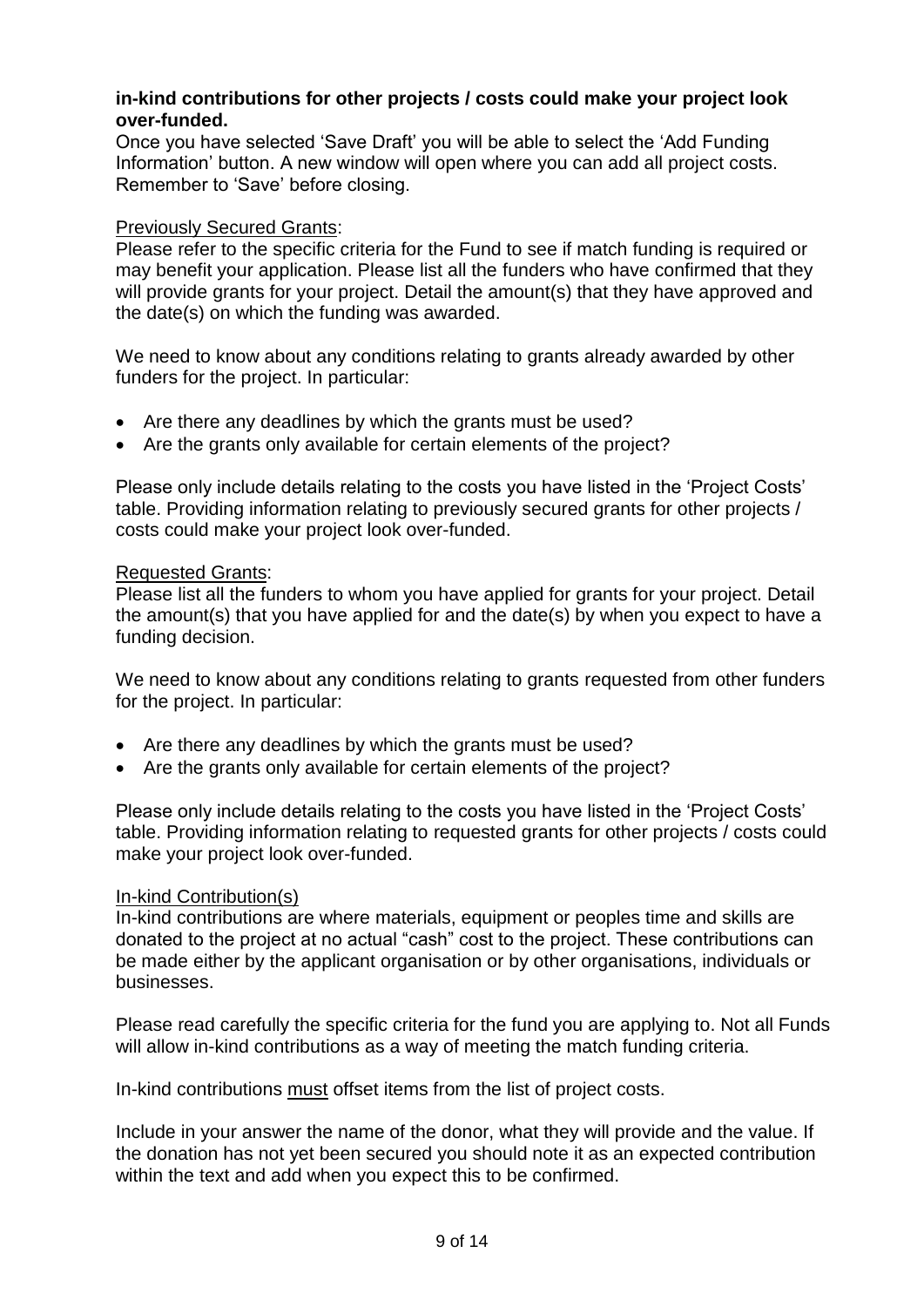Please only include details relating to the costs you have listed in the 'Project Costs' table. Providing information relating to In-kind contributions for other projects / costs could make your project look over-funded.

Example 1: Repainting of a village hall - a local builders merchant will provide the paint for free. The in-kind contribution would be £500.

| <b>Item/activity</b>                                            | Value |
|-----------------------------------------------------------------|-------|
| Paint donated by GS Building Supplies (local builders merchant) | 500   |
| <b>TOTAL</b>                                                    | 500   |

Example 2: Creation of community garden – volunteers will provide labour to the value of £1,500.

| <b>Item/activity</b>                                                  | <b>Value</b> |
|-----------------------------------------------------------------------|--------------|
| Five volunteers will provide approximately 2 days free time each week | 1.500        |
| for 3 weeks to clear the site and construct the raised flower beds.   |              |
| £50/day x 2 days x 3 weeks x 5 volunteers = £1,500.                   |              |
| <b>TOTAL</b>                                                          | 1,500        |

To help you allocate a cost value for volunteer time please refer to the following table:

| Type                         | <b>Example</b>                                                                                        | <b>Hourly rate</b>             | Day rate |
|------------------------------|-------------------------------------------------------------------------------------------------------|--------------------------------|----------|
| Unskilled task or labour     | Weeding, rubbish<br>collection, general<br>helping out                                                | <b>National living</b><br>wage | £50.00   |
| Skilled task or Labour       | Operating machinery<br>such as a JCB, or<br>electricians or builders<br>giving their time for<br>free | £18.75                         | £150.00  |
| <b>Professional Services</b> | Volunteer or pro-bono<br>Accountancy or legal<br>costs in helping with<br>the project                 | £50.00                         | £350.00  |

# **If there is a funding shortfall, how much is this and how will your organisation address it?**

*Please leave this completely blank if it is not applicable.*

Your project will have a funding shortfall if the total project cost exceeds the funding that you have already secured (including the amount your organisation is providing and any in-kind contributions) and the funding that you have requested (including the amount you are applying to this Fund for).

If there is a funding shortfall, please tell us how much this is. Then tell us about any funding sources that you have identified but have not yet approached for funding, and any other planned activities to cover the shortfall.

You should not enter more than 100 words in answer to this question.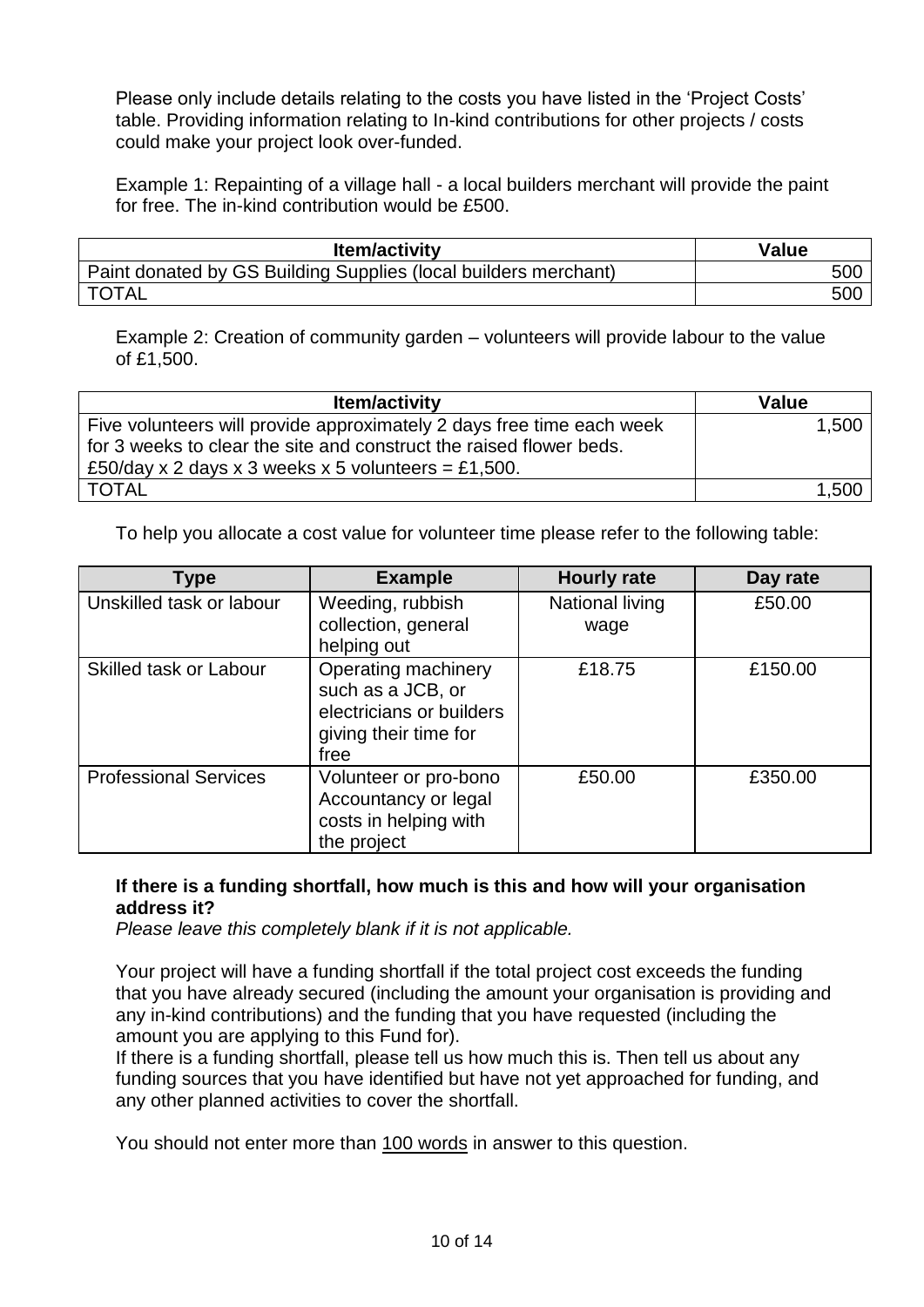### **Benefits**

- **\* How many people do you expect your project will benefit directly?** It is good practice to set relevant targets for the number of people you expect will benefit from your project. Here are some examples of what you could target:
	- If your project involves a service, you could set a target for how many people you expect to benefit from this during the project.
	- If your project involves a community project, you could set a target for how many people you expect will use this, per year, once the project has been completed.
	- If your project is going to provide training, you could set a target for the number of training opportunities that will be created.

You should not enter more than 100 words in answer to this question.

**\* Tell us about the levels of community support you have for the project and what local consultation you have undertaken**

It is very important that you are able to tell us why the project is needed and how you have identified this need. What we are also looking for here is evidence of community support for (and involvement in) the project, because this will be key when we assess your organisation's grant application.

The need for the project may have been identified in a local plan, through a building inspection, or in the results of a community survey. It could also simply be the fact that there is a current lack of facilities in the area, or that current facilities are inadequate to meet demand.

Some example of community / user consultation that your organisation could have undertaken include arranging community questionnaires and seeking letters of support for the project. Evidence of support may also be available from petitions, or the minutes of public meetings.

You should not enter more than 200 words in answer to this question.

**\* Tell us how your project will benefit the local community. Include any social and economic benefits it will provide**

The level of community enjoyment and benefit the project provides will be a key factor in assessing your application, so it's important you consider this question very carefully. Note: There is a separate question regarding environmental impact

**Social benefits** can include leisure, education and recreational activities:

- What new activities will the community be able to take part in?
- Will the project encourage social cohesion?
- Will the project discourage anti-social behaviour?
- Will the project be accessible to as many different people as is possible?
- Are you ensuring a vital community amenity and / or service is not lost for current and future users?

### **Economic benefits,** for example: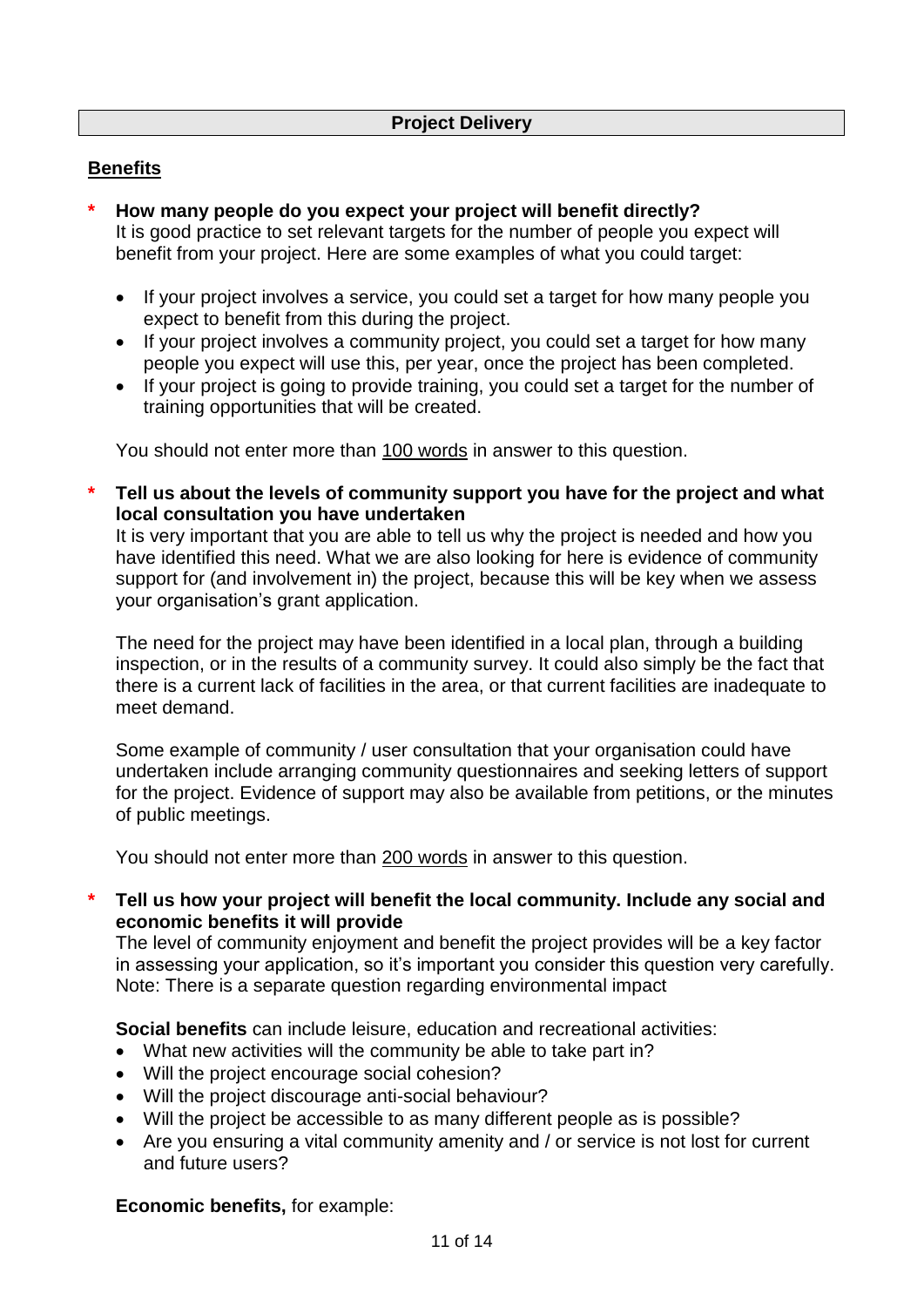- Will any new positions (full-time and part-time) be created and / or maintained?
- Does your project involve the provision of training opportunities?
- Will your organisation become more sustainable?

You should not enter more than 150 words in answer to this question.

**\* Tell us about the environmental impact and benefits of your project, including any measures you are taking to make the project environmentally sustainable** The level of environmental impact and benefit the project provides will be a key factor in assessing your application, so it's important you consider this question very carefully. Note: If your project relates specifically to the direct conservation or protection of a particular habitat or species, there are additional questions relating to this later in the application form.

# **Consider the following**:

- Does your project involve bringing an unused area back into use?
- Will the project reduce carbon emissions for example by installing cavity wall insulation and double-glazed windows in a community building?
- Are any trees being planted as part of the project?
- Will the project be paperless?
- Can the project be delivered with reduced travel by staff?
- Are you sourcing materials/supplies locally?

You should not enter more than 100 words in answer to this question.

**\* Are you working in partnership with any other organisation(s) to deliver this project? If you are, please provide details**

When providing details of any project partner organisation(s), consider the following points:

- $\bullet$  Is the partnership new?
- Is the partnership specific to this project?
- How is the partner organisation involved? For example, will they be providing financial support or project management support, or will they be undertaking future maintenance of the project?

You should not enter more than 100 words in answer to this question.

### **How much additional income do you anticipate the project will generate for your organisation per year?**

*Please leave this completely blank if it is not applicable.*

Please provide a best estimate of the amount of additional income, not the income you currently receive. You may wish to consider the following points:

- Estimated increase in user numbers following completion of the project
- The average amount each user will pay to visit/use the project site
- Any other sources of income the project will generate, e.g. donations

Please do not worry if your project is not expected to generate any additional income.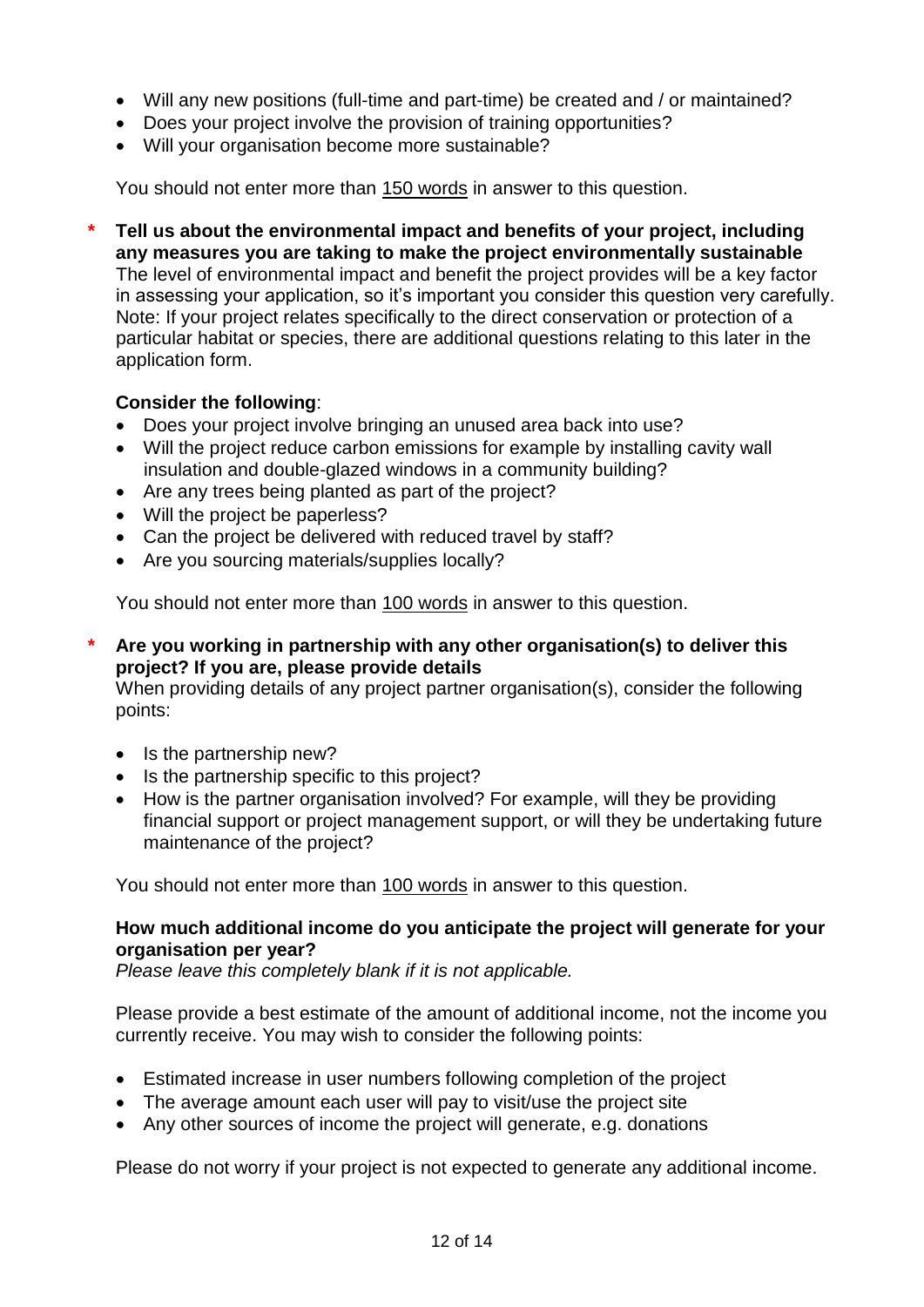If you feel you need to explain your answer, please do but your total answer must be no more than 50 words.

#### **Protection of Species / Habitats**

#### **\* Does your project relate specifically to the conservation or protection of a particular habitat or species?**

Please only answer 'yes' if your project specifically relates to the conservation or protection of a particular species or habitat. If your project involves environmental works on a park or public greenspace where nature conservation activities will be included but not the primary focus of the project you should answer 'no' and include the environmental benefits in your answer.

For example, if your project looks solely to conserve red squirrels answer 'yes'. If however your project looks to enhance a park and one of the elements of the project is to install a squirrel nesting box then answer 'no'.

If you answer 'yes', there are additional questions you will need to answer:

- **\* Tell us about the key species and habitats the project aims to protect, and the importance of their protection at a local / regional and national level?** You should not enter more than 100 words in answer to this question.
- **\* Provide details of how you will deliver the project and the methodology you will use?**

You should not enter more than 100 words in answer to this question.

**\* Tell us about the implications to the above species and /or habitats if the project does not go ahead**

You should not enter more than 100 words in answer to this question.

- **\* Provide more details about the location of the site in terms of its current biodiversity value** You should not enter more than 100 words in answer to this question.
- **\* Tell us about the expected outputs and outcomes of the project? Will there be any educational or research benefits from the project?**

You should not enter more than 100 words in answer to this question.

### **Additional Information**

### **Please upload a signed copy of your current constitution, set of rules or governing document**

Local Authorities, Town or Parish Councils and Schools are not required to provide this. However, if you are a PTA or 'Friends of' group, you are required to provide this. Churches can provide a Mission Statement.

Please **DO NOT** upload anything other than your Constitution - it will not be viewed. If we require anything further from you as part of the assessment process, we will request it.